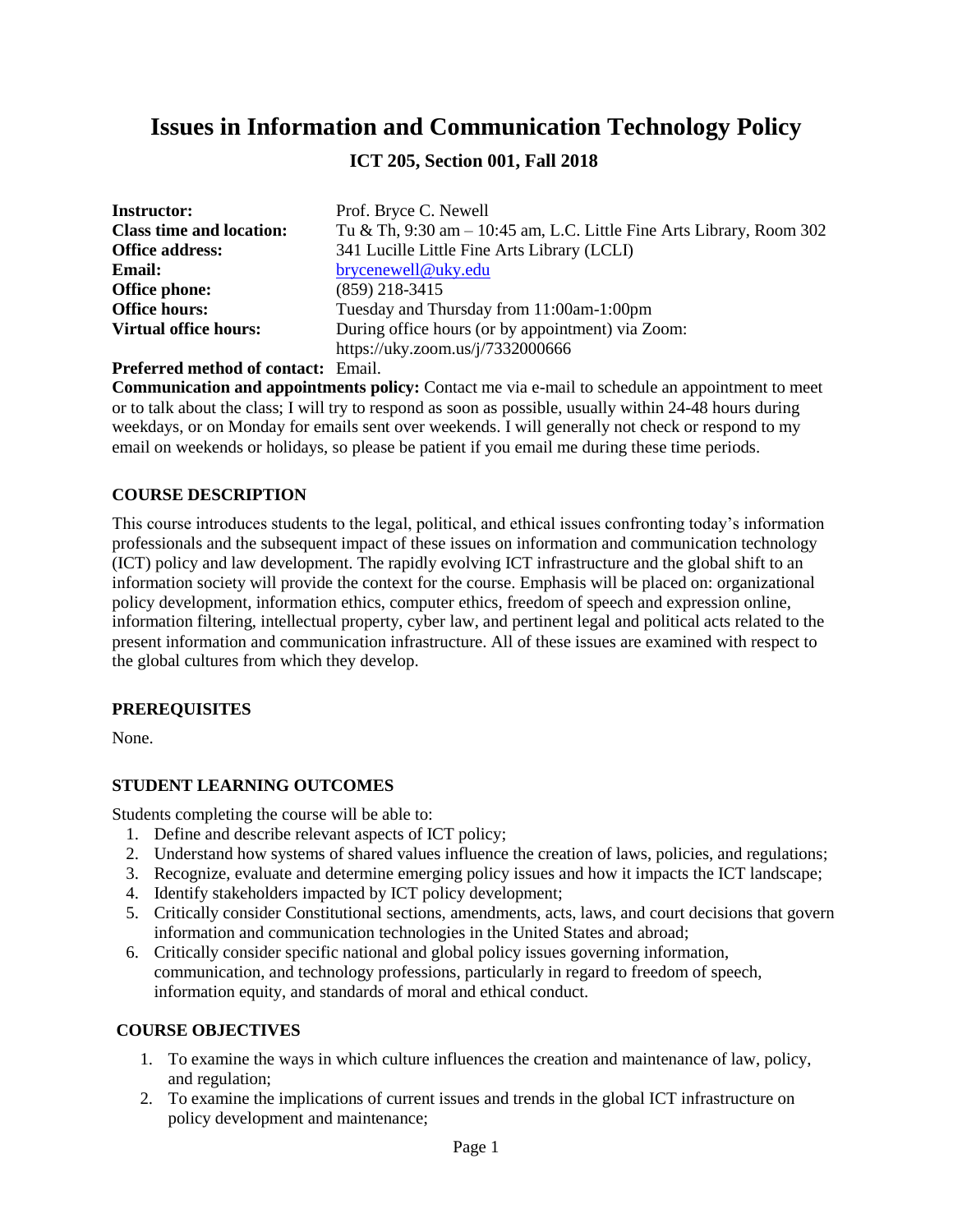- 3. To evaluate the methodologies and tools for the development of contemporary ICT law and policy;
- 4. To analyze key issues in ICT policy related to government and private sector information, intellectual property, censorship, information equity, and information security;
- 5. To discuss the ethical aspects of ICT policy and law in global civil society.

# **REQUIRED MATERIALS**

None. All required readings will be posted to Canvas (or linked to online, if they are open-access materials). Assigned readings are noted in the Course Schedule (on Canvas).

#### **Canvas**

The Canvas course management system will be used to facilitate the class. The course's Canvas page is at [https://uk.instructure.com/courses/1935360.](https://uk.instructure.com/courses/1935360) Please visit<https://www.uky.edu/canvas/> to learn about this system and the login requirements.

#### **Computer and Internet Access**

You will need access to an appropriate computer with a broadband Internet connection and a word processing program (e.g., Microsoft Word).

| <b>Assignment</b>                              | <b>Deadline</b>                | <b>Points</b> |     |
|------------------------------------------------|--------------------------------|---------------|-----|
| Reading group                                  | Varies per student             |               | 15  |
| Leadership $(x2; 5$ pts each)                  |                                | (10)          |     |
| Participation $(x10; 0.5$ pts each)            |                                | (5)           |     |
| Midterm project: Takeout, unpack, and critique | Oct. 11                        |               | 15  |
| Debate                                         | Varies; in class               |               | 10  |
| Pop quizzes $(x5; 5$ pts possible each)        | Varies; in class (unannounced) |               | 25  |
| Surveillance journal                           | Dec. 6                         |               | 10  |
| Final project                                  |                                |               | 25  |
| Preliminary written project proposal           | Oct. 11                        | (2)           |     |
| Updated proposal (project report)              | Dec. 11                        | (6)           |     |
| Time-based media project                       | Dec. 11                        | (12)          |     |
| Final presentation                             | Dec. 11                        | (5)           |     |
| TOTAL                                          |                                |               | 100 |

# **SUMMARY OF ASSIGNMENTS**

# **SUMMARY DESCRIPTION OF COURSE ASSIGNMENTS**

Success in this course will require student attendance and participation—in class and outside of class. The following paragraphs summarize the graded assignments for the course. Please note that there are a variety of on-campus resources for students to seek assistance on oral or written assignments, including Presentation U! [\(http://www.uky.edu/presentationU/\)](http://www.uky.edu/presentationU/). Please make use of the resources that are available to you, as needed.

All written assignments are due by 11:59pm on the dates indicated above, unless otherwsise noted. Written assignments must be submitted online via Canvas. It is the student's responsibility to ensure that all assignments are submitted successfully in Canvas, so please check your submissions after submitting to ensure no errors have occurred. **All written assignments should be submitted in letter format with 12pt Times New Roman (or similar) text and single or 1.15-line spacing, and with standard (e.g., 1 inch) margins.**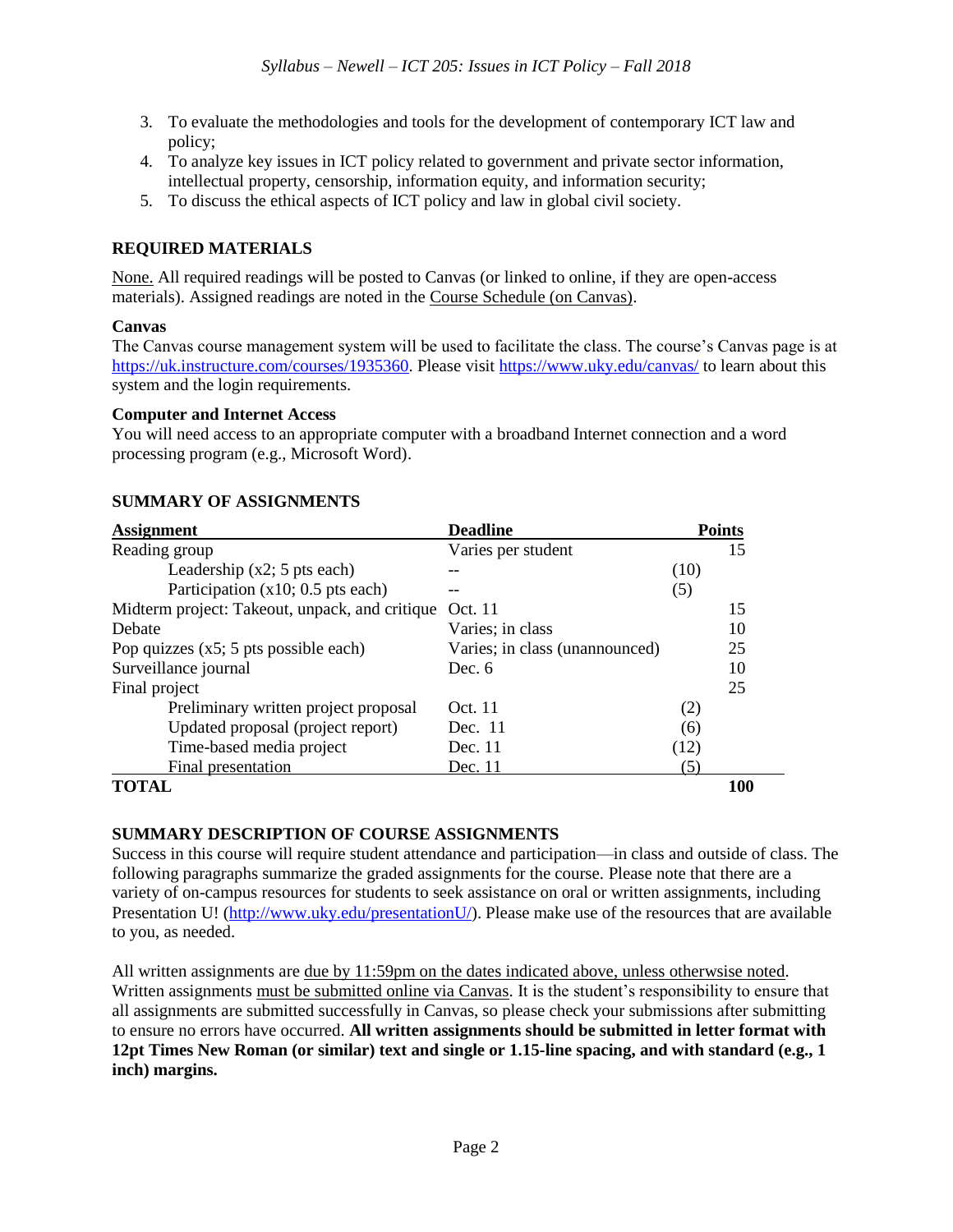# *Reading Group*

You will be assigned to a reading group for the semester. As part of the reading group, you will be required to 1) lead two discussions with your group (on assigned days) of the allotted readings for those days, and 2) participate in all (10) reading group discussions that will take place during class.

**Leadership**: As leader, you will be responsible for reading assigned readings and leading two 10-minute discussions with your group. You should come prepared to generate discussion (including asking questions of your group members to help facilitate the discussion), which should last for at least 10 minutes. Prior to the class starting on your assigned leadership days, you should submit (via Canvas) a short summary of the reading as well as your list of prepared questions for your group.

**Participation**: When not leading the discussion, you will be graded on your participation in discussions led by your groupmates. You should be in attendance and actively participating in the discussion to receive full points (which will also require having read the material prior to class).

# *Pop Quizzes*

Throughout the term there will be five pop quizzes. The quizzes will be based on the readings—and all readings since the previous quiz will be fair game. The quizzes will not be announced ahead of time, so you must be in attendance to participate in the quizzes when they occur. Each quiz will consist of ten multiple-choice questions, administered on paper-based scratch-off forms. Each question is worth 0.5 points, but—as the scratch-off quiz forms allow multiple attempts for each question—partial credit will be given for correct answers on the second try (reduced by 50%, or 0.25 pts). That is, if you don't get it right the first time, scratch off a second answer for the possibility of partial credit. Any answers with three or more answers scratched off will not receive any credit.

# *Debate*

You will be required to participate in one in-class debate as part of a team. The debate will be worth 10% of your final grade. Each student will be randomly assigned to a debate team of 3-4 students (depending on course enrollments). Each team will be randomly assigned to a debate date and topic. The statements to be debated will be announced at least 2 weeks prior to each debate, but teams will not know whether they will be debating the negative or affirmative case until 5 minutes prior to the debate itself. Thus, students will need to brief both sides of the case in preparation for the debates. The debates will follow a modified Lincoln-Douglas debate structure, as outlined below.

| <b>Time</b>      | <b>Speech</b>                                          | <b>Description</b>                                                                                                                              |
|------------------|--------------------------------------------------------|-------------------------------------------------------------------------------------------------------------------------------------------------|
| 4 min.           | <b>Affirmative Constructive</b>                        | The Affirmative reads a pre-written case.                                                                                                       |
| 4 min.           | Cross Examination                                      | The Negative asks the Affirmative questions about the Affirmative case.                                                                         |
| 5 min.           | Negative Constructive (and<br>first negative Rebuttal) | The Negative (almost always) reads a pre-written case and (almost<br>always) moves on to address the Affirmative's case.                        |
| 4 min.           | <b>Cross Examination</b>                               | The Affirmative asks the Negative questions.                                                                                                    |
| 4 min.           | <b>First Affirmative Rebuttal</b>                      | The Affirmative addresses both his/her opponent's case and his/her own.<br>This speech is considered by many debaters to be the most difficult. |
| $5 \text{ min.}$ | The Negative Rebuttal                                  | The Negative addresses the arguments of the previous speech and<br>summarizes the round for the judges.                                         |
| $2$ min.         | The Second Affirmative<br>Rebuttal                     | The Affirmative addresses the arguments of the previous speech and<br>summarizes the round for the judges.                                      |
| 28 min.          |                                                        |                                                                                                                                                 |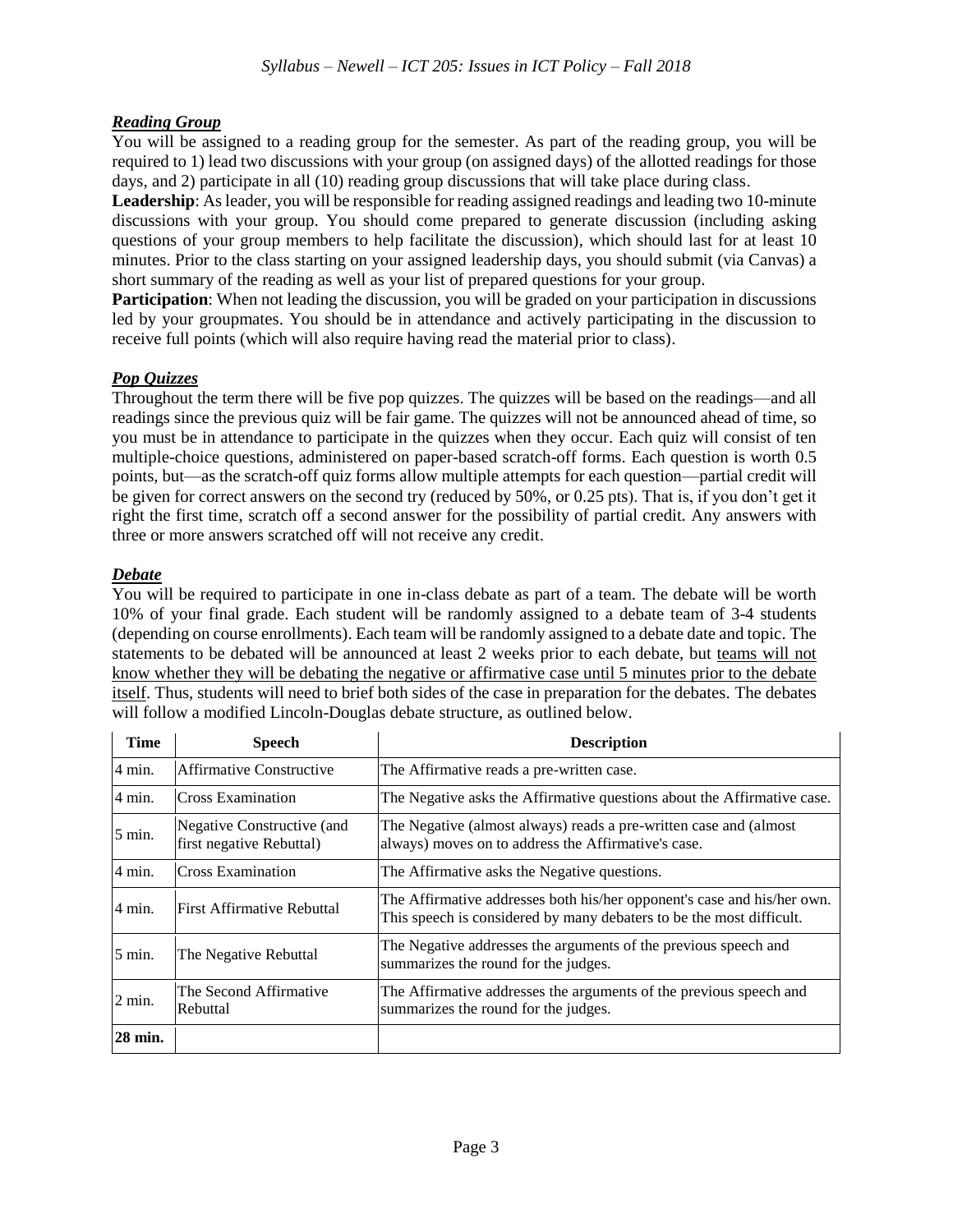# *Mid-Term Project: Takeout, Unpack, and Critique*

For this assignment, you will be required to download and analyze the data that Google or Facebook (or, if appropriate, another social media platform) holds about you. To receive credit, you should:

- 1) Get the data. Download the data that Facebook, Google, or some other large internet service provider has about you (see links below for resources to help you get started);
- 2) Data analysis. Sift through it and unpack what's contained in the data. As part of your analysis, you must create at least one visualization of the data, using data visualization software (e.g., Tableau, Adobe Creative Suite, etc.) OR physical/analog materials (pen, markers, paper, etc.);
- 3) Report. Write a 400–600 word report in which you discuss what sorts of things the company knows about you and what it (apparently) thinks about who you are (your "digital double") given the data it has, and conclude by discussing how comfortable you are with what you have found. Please also expain whether or not you intend to use the platform differently in the future because of what you learned while doing this analysis.

See the following resources for instructions for getting your data, as well as ideas and examples:

- [https://amp.theguardian.com/commentisfree/2018/mar/28/all-the-data-facebook-google-has-on](https://amp.theguardian.com/commentisfree/2018/mar/28/all-the-data-facebook-google-has-on-you-privacy)[you-privacy;](https://amp.theguardian.com/commentisfree/2018/mar/28/all-the-data-facebook-google-has-on-you-privacy)
- [https://www.wired.com/story/download-facebook-data-how-to-read/;](https://www.wired.com/story/download-facebook-data-how-to-read/)
- [https://www.nytimes.com/2018/04/11/technology/personaltech/i-downloaded-the-information](https://www.nytimes.com/2018/04/11/technology/personaltech/i-downloaded-the-information-that-facebook-has-on-me-yikes.html)[that-facebook-has-on-me-yikes.html;](https://www.nytimes.com/2018/04/11/technology/personaltech/i-downloaded-the-information-that-facebook-has-on-me-yikes.html)
- [https://www.cnbc.com/2018/03/29/how-to-download-a-copy-of-everything-google-knows-about](https://www.cnbc.com/2018/03/29/how-to-download-a-copy-of-everything-google-knows-about-you.html)[you.html.](https://www.cnbc.com/2018/03/29/how-to-download-a-copy-of-everything-google-knows-about-you.html)

# *Surveillance Journal*

Throughout the semester, you should keep a journal (e.g., an editable Word or GoogleDoc document) in which you document how surveillance is part of, intrudes on, or exists in your life. The format for the project can take a variety of different shapes, but it should include both text and images and you should date your entries. For example, you might take notes about when and where you noticed some form of surveillance (whether online or in the physical world, e.g., web trackers or cameras) and also take photographs or sketch images of the devices or scenes in which you find surveillance devices or practices. By the end of the semester, you should have a fairly robust journal of how surveillance contacted you in your daily life over these next few months. Prior to turning in the final draft for credit, you should write a formal introduction to the journal (provide an overview of how you compiled the journal, what you included or didn't include, and why you did or did not include certain things—your method) as well as a conclusion in which you reflect on each of the following questions:

- 1) Did keeping the journal change the way you thought about surveillance in your daily life or alter your behavior in any way? If so, how? If not, why not?
- 2) In your opinion, do any of the forms of surveillance you noticed this semester go too far? Do they intrude on (your) personal privacy? Explain.
- 3) Based on your experience, and the responses to the first two questions, would you propose any changes to the way surveillance is allowed to operate (online or offline)? Would you propose any changes to current law or policy?

# *Final (Group) Project: Time-based Media Project on an ICT Policy Issue*

In lieu of a final exam (which we will not have), you will be required to work (individually or with a group, based on your preference) on a final class project over the course of the semester, in which you will plan, research, and produce a short  $(4-6)$  minute time-based media piece (documentary, animation, or podcast) on an issue of ICT policy (and in which you also compare the US policy on your chose topic with the approach taken in another country of your choosing). This project will conclude with a final presentation (of your meda project + time for a few short questions) during our final week of classes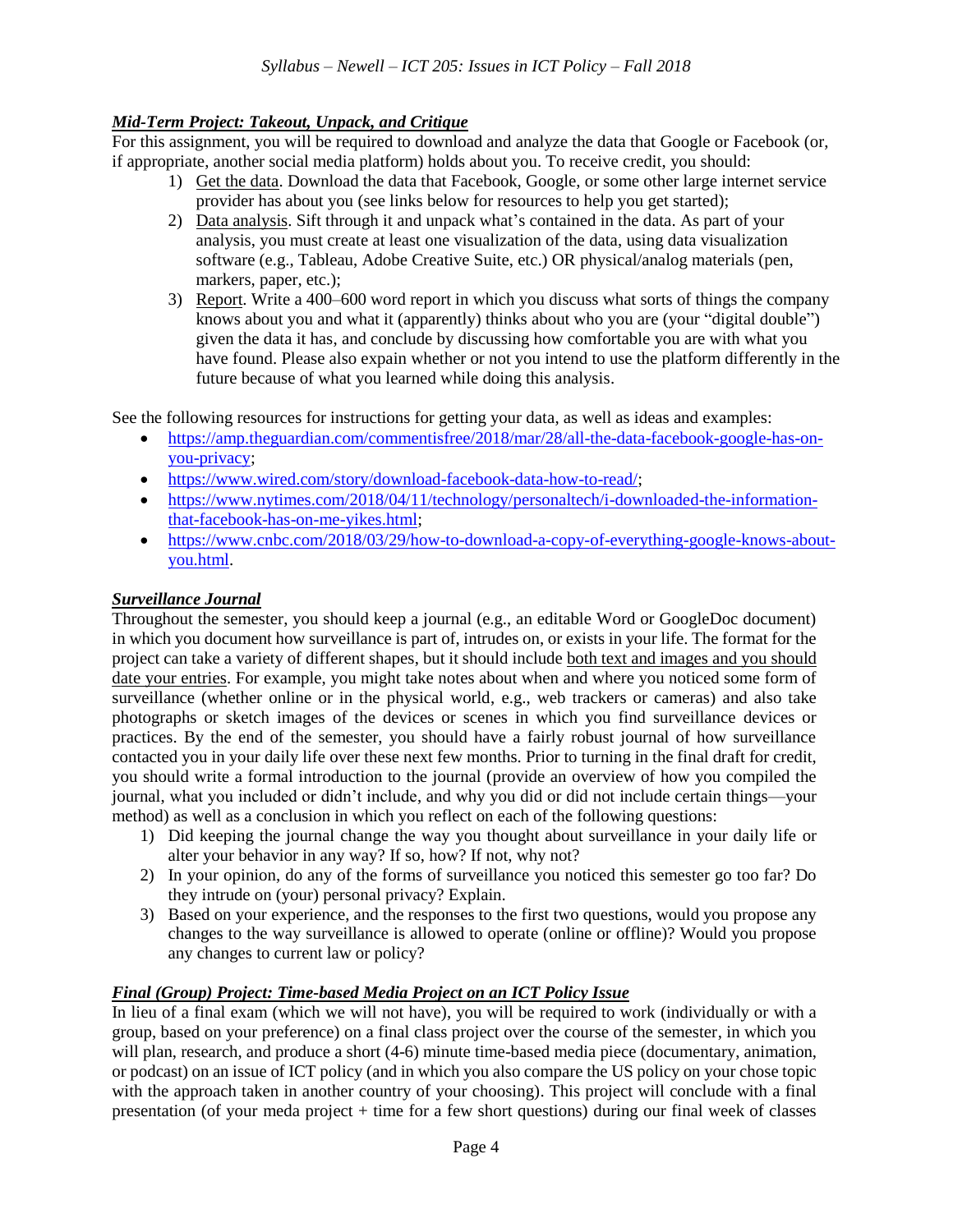(Dec. 4–6, 2018). Students will be allowed to form their own groups of 3-4 students (or indicate they prefer a solo project) until Sept. 27, 2018. Any students not in a group after that date will be randomly assigned to a group (either a new group or to a pre-existing group).

As part of the project, you will be required to **1)** identify an issue of ICT policy that is of interest to everyone in your group, **2)** develop a research question (or questions, if they are highly-related or dependent on each other), **3)** conduct a literature review of relevant academic literature (examining literature focused on the US and one other country or jurisdiction), **4)** conduct a small number of interviews (minimum of four interviews) with people outside the class (i.e., not fellow students or your instructor; choose people based on their expertise or because they provide you with the opportunity to get input on your chosen issue from people with a broad range of different perspectives), and **5)** produce (shoot/animate/record, edit, and render) your documentary film, animation, or podcast and provide a link to your final project (hosted on Vimeo or YouTube, etc.; private links are OK), and **6)** present your project to the rest of the class during our final week of classes (show project + answer questions about your project). Within your film/animation/podcast, you should identify the ICT policy issue you are confronting, how that issue is handled in the US and one other jurisdiction **(to be clear, your project must compare and contrast the approach to the issue in the US with the approach taken by another jurisdiction)**, the primary question you sought to answer, and some normative conclusions based on your research and interviews.

#### *Due dates:*

- **Sept. 27** finalize group or individual assignments. Submit names of group members via canvas.
- **Oct. 11 (2 points)** submit (via Canvas) a document containing the following information:
	- 1) The names of each member of your team;
	- 2) A description of the ICT policy issue you are seeking to address;
	- 3) Your primary research question(s);
	- 4) A preliminary research plan (including interview questions and a description of who you plan to interview).
- **Dec. 11 (@ 10:29 am, before final exam period begins)** Submit (via Canvas):
	- 1) A link to your project (private links from Vimeo or YouTube, etc., are fine) **(the time-based-media portion is worth 12 of your 30 possible points)**; and
	- 2) An updated version of the document submitted earlier, including an additional written literature review (400–600 words) summarizing relevant academic literature (e.g., journal articles, conference papers, books) in which you identify i) what research already exists that is relevant to your research question(s), and ii) what gaps in the existing research you sought to fill by completing your project. (**This document is worth 6 of your 30 possible points.**)

**Final presentations** will be scheduled during the final exam period on Dec. 11 between 10:30am and 12:30pm. (**Presentations will be worth 5 of your 30 possible points.**)

# **LATE SUBMISSIONS**

If you submit a piece of coursework after the deadline but within 24 hours of the deadline, your mark will be reduced by 25 percent (i.e. you will receive 75 percent of what you would have received if the assignment was turned in on time). Assignments turned in more than 24 hours (but less than 48 hours) after the deadline will receive a 50 percent deduction. Assignments turned in 48 or more hours late will not be accepted and will not be graded (i.e., you will get zero points for that assignment). The only exceptions to these rules will be for excused absences, which will be handled according to University policies (see Senate Rule 5.2.4.2; more details are outlined below in the General Course Policies section of the syllabus) and for situations where the instructor deems an extension reasonable.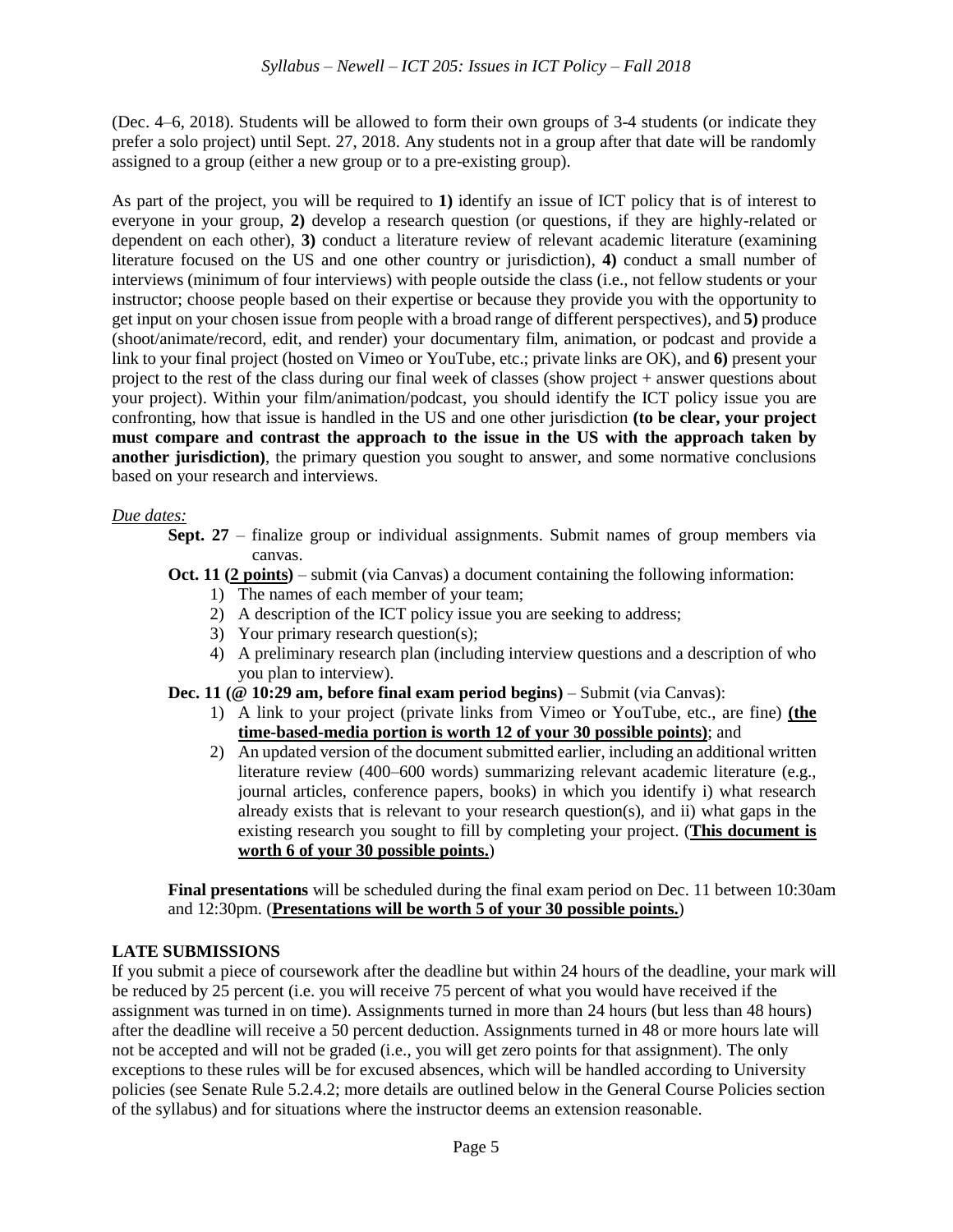#### **COURSE GRADING**

#### **Undergraduate Grading Scale**

- $[90\% 100\%] = A$  (Exceptional Achievement)
- $[80\% 89\%] = B$  (High Achievement)  $[70\% - 79\%] = C$  (Average Achievement)
- $[60\% 69\%] = D$  (Below Average Achievement)
- $[00\% 59\%] = F$  **(Fail)**

#### **Grading Rubric for Written Assignments**

The following grading rubric will be employed to evaluate submitted written assignments:

#### Written communication (50%)

Organization (25% possible)

- Professional quality (25%): The essay can be easily followed. A combination of the following is apparent: Effective transitions are used; a professional format is used.
- Adequate (20%): The essay can be easily followed. A combination of the following is apparent: Basic transitions are used; a structured format is used.
- Needs Improvement (15%): Organization of the essay is difficult to follow, due to inadequate transitions and/or rambling format.
- Inadequate (10%): There appears to be no organization of the essay's contents.

#### Mechanics and grammar (25% possible)

- Professional quality (25%): The essay is clear and concise and contains no grammatical or mechanical errors.
- Adequate (20%): The essay contains minimal grammatical or mechanical errors.
- Needs improvement (15%): The essay contains numerous grammatical and mechanical errors.
- Inadequate (10%): Sentences and paragraphs are difficult to read and understand due to poor grammar or mechanics

#### Content (50%)

Correctness of facts (25% possible)

- Professional quality (25%): All facts are correct, and the technical explanation is both concise and complete.
- Adequate (20%): Technical details are generally correct.
- Needs improvement (15%): Some facts are wrong.
- Inadequate (10%): Most facts are wrong.

#### Completeness (25% possible)

- Professional quality (25%): Addressed all questions completely.
- Needs improvement (15%): Addressed the questions, but provided few details.
- Adequate (20%: Address the questions, but left out some details.
- Inadequate (10%): Did not address some of the questions.

#### **Midterm Grade Policy**

Mid-term grades will be posted in myUK by the deadline established in the Academic Calendar [\(http://www.uky.edu/registrar/content/academic-calendar\)](http://www.uky.edu/registrar/content/academic-calendar).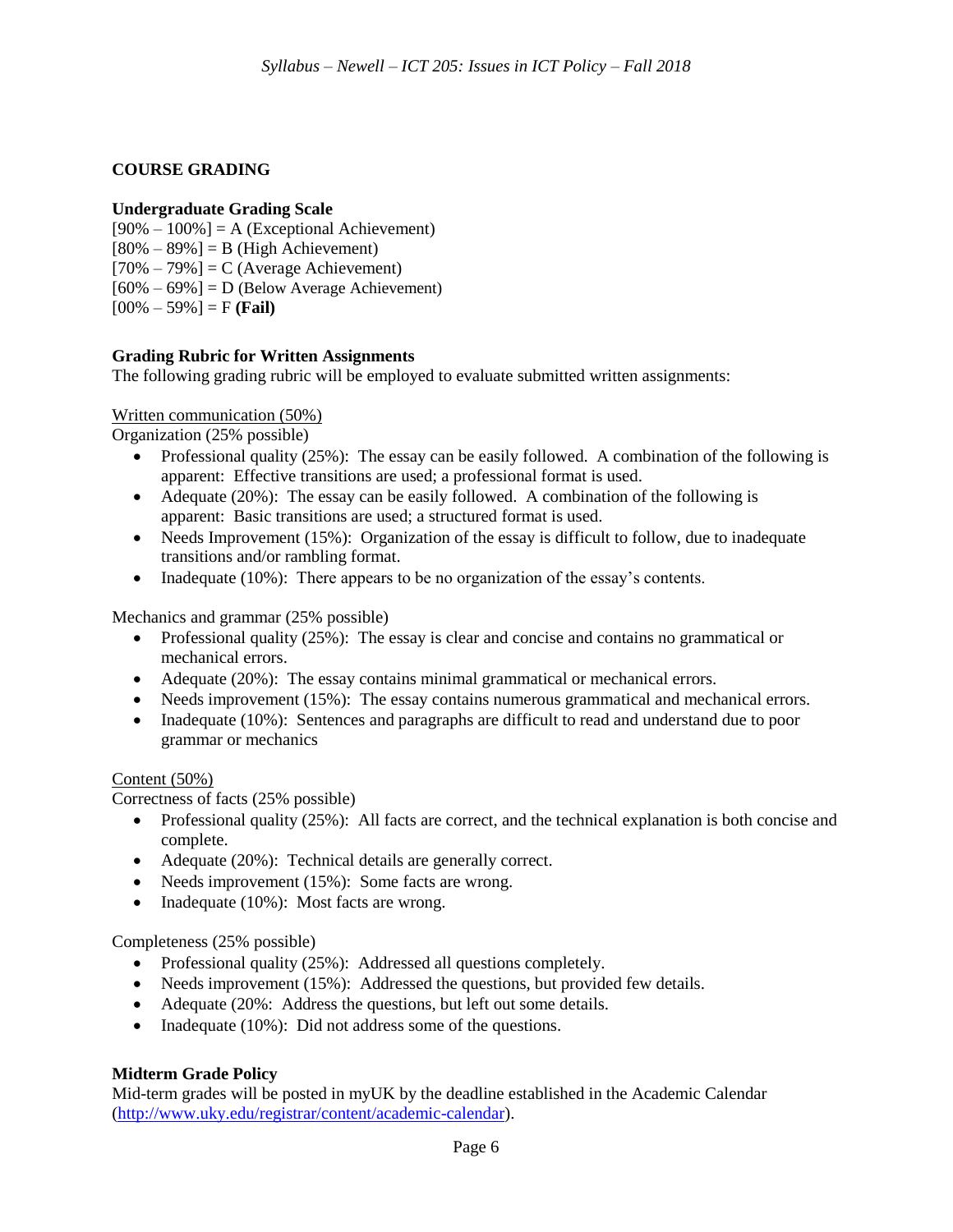#### **Final Exam Information**

There is no formal, written final exam in this class, although we will have a final (group) project due at the end of the semester and which will be presented during our scheduled final exam period. The final exam is scheduled for Dec. 11, 2018 from 10:30am–12:30pm [\(https://www.uky.edu/registrar/content/fall](https://www.uky.edu/registrar/content/fall-final-exam-schedule)[final-exam-schedule\)](https://www.uky.edu/registrar/content/fall-final-exam-schedule). Please see the summary of the final project above for more details.

### **GENERAL COURSE POLICIES**

Policies concerning academic integrity, excused absences and academic accommodations due to disability are available online at: [https://ci.uky.edu/sis/sites/default/files/policies.pdf.](https://ci.uky.edu/sis/sites/default/files/policies.pdf)

#### **Attendance Policy**

You are expected to attend every class session. Some assignments require attendance, and excessive unexcused absences may result in a lower grade. If a student misses 20% or more of the class (6 or more class sessions), the student will fail the course and will be expected to withdraw from the course (SR 5.2.4.1-2) (Senate Rules are available online at [http://www.uky.edu/universitysenate/\)](http://www.uky.edu/universitysenate/). This class is a community whose success depends on everyone's participation, and it is vital for you to attend class in order to be successful. If you are absent on a day when an assignment is due, you will be allowed to hand in or make up that work only if the absence is officially excused. You will be asked to provide official written documentation for excused absences the next time you are in class in order for your absence to be excused. If you know ahead of time that you will be absent from class with an excused absence, please discuss this with your instructor and turn in any assignments ahead of time. Excuses for universitysponsored activities must be made prior to such absences. For any emergency situation that arises, email your instructor as soon as you know about the situation when possible. No make-up work is available for in-class exercises unless approved in advance by your instructor. Students have one week to complete a missed assignment or quiz due to an excused absence upon their return without penalty.

#### **Excused Absences (S.R. 5.2.4.2)**

Students need to notify the professor of absences prior to class when possible. Senate Rule 5.2.4.2 defines the following as acceptable reasons for excused absences: (a) serious illness, (b) illness or death of family member, (c) University-related trips, (d) major religious holidays, and (e) other circumstances found to fit "reasonable cause for nonattendance" by the professor.

Students anticipating an absence for a major religious holiday are responsible for notifying the instructor in writing of anticipated absences due to their observance of such holidays no later than the last day in the semester to add a class. Two weeks prior to the absence is reasonable, but should not be given any later. Information regarding major religious holidays may be obtained through the Ombud (859-257-3737, [http://www.uky.edu/Ombud/ForStudents\\_ExcusedAbsences.php.](http://www.uky.edu/Ombud/ForStudents_ExcusedAbsences.php)

Students are strongly encouraged to withdraw from the class if more than 20% of the scheduled classes for the semester are missed per university policy. Please reference the definition of excused absences in the current edition of Student Rights and Responsibilities or on the web at [http://www.uky.edu/Faculty/Senate/rules\\_regulations/Rules%20Versions/MASTER%20RULES%20from](http://www.uky.edu/Faculty/Senate/rules_regulations/Rules%20Versions/MASTER%20RULES%20from%20February%202012_clean.pdf) [%20February%202012\\_clean.pdf.](http://www.uky.edu/Faculty/Senate/rules_regulations/Rules%20Versions/MASTER%20RULES%20from%20February%202012_clean.pdf)

If a student has excused absences in excess of one-fifth (20%) of the class contact hours for that course, a student has the right to receive a "W", or the Instructor of Record may award an "I" for the course if the student declines to receive a "W" [US: 2/9/1987; SREC: 11/20/1987; US: 2/8/2016].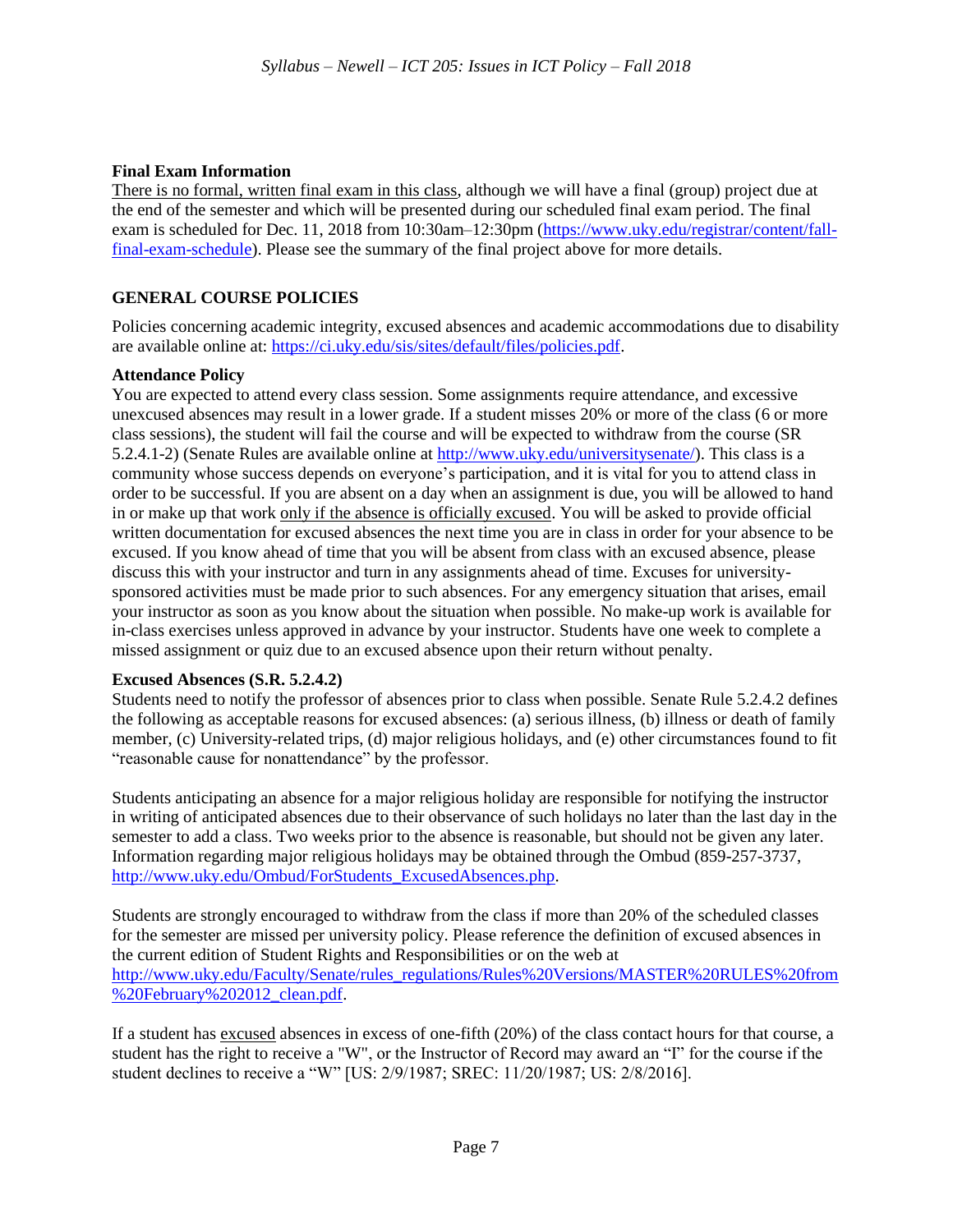Per Senate Rule 5.2.4.2, students missing any graded work due to an excused absence are responsible: for informing the Instructor of Record about their excused absence within one week following the period of the excused absence (except where prior notification is required); and for making up the missed work. The professor must give the student an opportunity to make up the work and/or the exams missed due to an excused absence, and shall do so, if feasible, during the semester in which the absence occurred.

#### **Verification of Absences**

Students may be asked to verify their absences in order for them to be considered excused. Senate Rule 5.2.4.2 states that faculty have the right to request "appropriate verification" when students claim an excused absence because of illness, or death in the family. Appropriate notification of absences due to University-related trips is required prior to the absence when feasible and in no case more than one week after the absence.

#### **Academic Integrity, Cheating, and Plagiarism**

Per University policy, students shall not plagiarize, cheat, or falsify or misuse academic records. Students are expected to adhere to University policy on cheating and plagiarism in all courses. The minimum penalty for a first offense is a zero on the assignment on which the offense occurred. If the offense is considered severe or the student has other academic offenses on their record, more serious penalties, up to suspension from the University may be imposed.

Plagiarism and cheating are serious breaches of academic conduct. Each student is advised to become familiar with the various forms of academic dishonesty as explained in the Code of Student Rights and Responsibilities. Complete information can be found at the following website: [http://www.uky.edu/Ombud.](http://www.uky.edu/Ombud) A plea of ignorance is not acceptable as a defense against the charge of academic dishonesty. It is important that you review this information as all ideas borrowed from others need to be properly credited.

Senate Rules 6.3.1 (see<http://www.uky.edu/Faculty/Senate/> for the current set of Senate Rules) states that all academic work, written or otherwise, submitted by students to their instructors or other academic supervisors, is expected to be the result of their own thought, research, or self-expression. In cases where students feel unsure about a question of plagiarism involving their work, they are obliged to consult their instructors on the matter before submission.

When students submit work purporting to be their own, but which in any way borrows ideas, organization, wording, or content from another source without appropriate acknowledgment of the fact, the students are guilty of plagiarism.

Plagiarism includes reproducing someone else's work (including, but not limited to a published article, a book, a website, computer code, or a paper from a friend) without clear attribution. Plagiarism also includes the practice of employing or allowing another person to alter or revise the work, which a student submits as his/her own, whoever that other person may be. Students may discuss assignments among themselves or with an instructor or tutor, but when the actual work is done, it must be done by the student, and the student alone.

When a student's assignment involves research in outside sources or information, the student must carefully acknowledge exactly what, where and how he/she has employed them. If the words of someone else are used, the student must put quotation marks around the passage in question and add an appropriate indication of its origin. Making simple changes while leaving the organization, content, and phraseology intact is plagiaristic. However, nothing in these Rules shall apply to those ideas, which are so generally and freely circulated as to be a part of the public domain.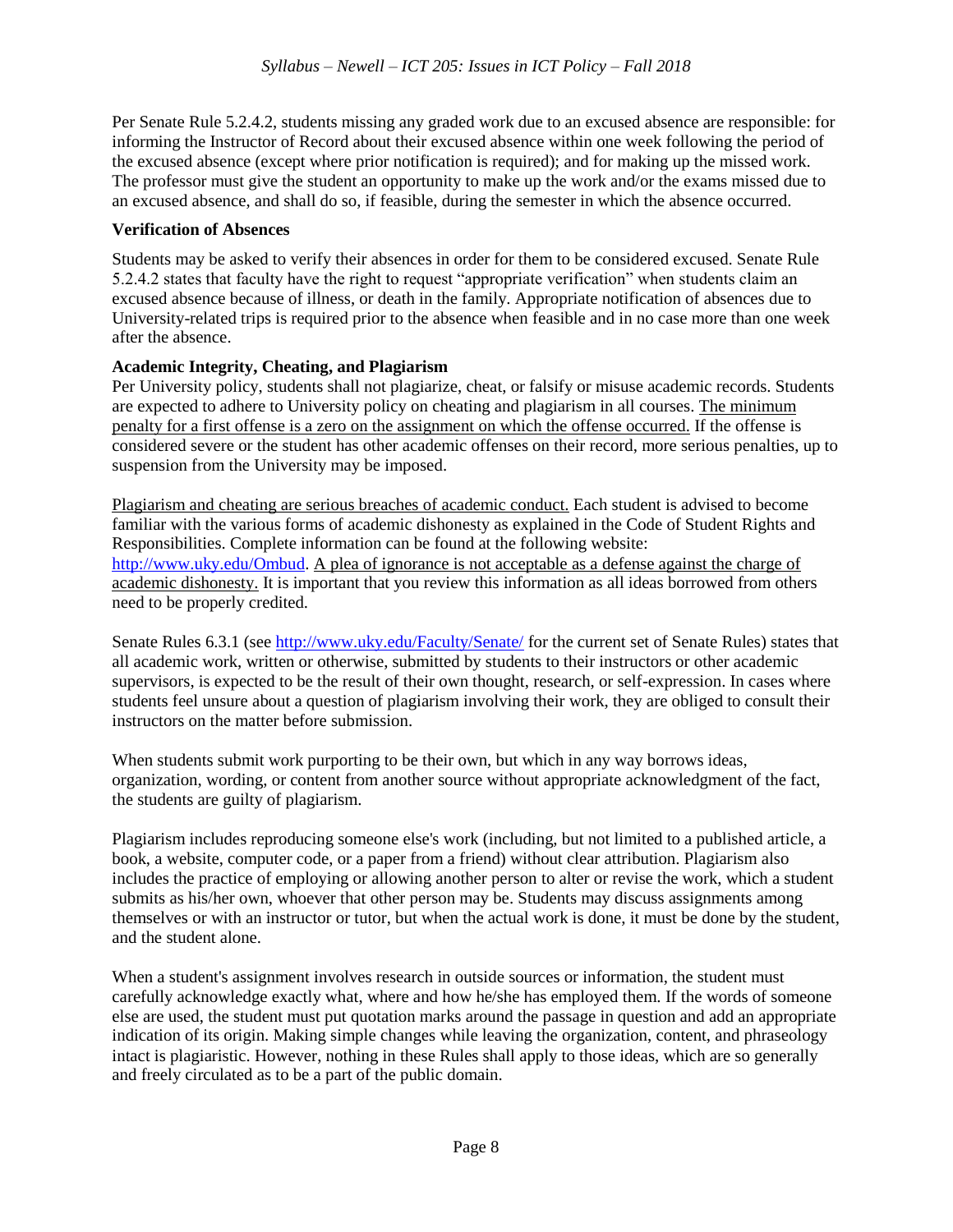Please note: Any assignment you turn in may be submitted to an electronic database to check for plagiarism.

#### **Group Work & Student Collaboration**

Unless otherwise noted, all assignments are expected to be done by the individual student. Students are only allowed to collaborate on assignments when explicitly allowed by the instructor or syllabus.

#### **Incompletes**

Student requests for an Incomplete (an I grade) will be considered within University guidelines and only in extreme circumstances. See section 5.1.3.2 http://www.uky.edu/StudentAffairs/Code/part2.html.

#### **Classroom Behavior**

Students are expected to full participate in class. This means having completed all assigned readings prior to class and arriving prepared to discuss the topics for that class period. Participation also includes activity on our Canvas site used to facilitate in-class activities. All students participating in class room discussions are expected to provide relevant discussion, be respectful of other classmates and their opinions, and share any relevant personal experience that may add to the topic at hand. You are encouraged to make your own arguments and state your own opinions about relevant issues we cover in class, but you must do so in a way that respects opposing points of view and does not belittle or denigrate the opinions of others in the class. Additionally, you should be prepared to present and defend the premises of (or logical reasons behind) your arguments and to not simply state conclusions.

#### **Technology use in the classroom**

You may use laptops and other devices in the classroom for class-related purposes (completing in-class assignments, reviewing class readings or other lecture and class related materials, etc.). The use of smartphones, tablets, laptops, or other technologies in the classroom for non-class-related activities is not allowed. Violations of this policy may result, at the discretion of the instructor, in changes to this policy and/or penalties to students' participation grades for the course.

#### **Academic accommodations due to disability**

If you have a documented disability that requires academic accommodations, please see me as soon as possible during scheduled office hours. In order to receive accommodations in this course, you must provide me with a Letter of Accommodation from the Disability Resource Center (DRC). The DRC coordinates campus disability services available to students with disabilities. It is located on the corner of Rose Street and Huguelet Drive in the Multidisciplinary Science Building, Suite 407. You can reach them via phone at (859) 257-2754 and via email at drc@uky.edu. Their web address is [http://www.uky.edu/StudentAffairs/DisabilityResourceCenter/.](http://www.uky.edu/StudentAffairs/DisabilityResourceCenter/)

#### **TECHNOLOGY INFORMATION & RESOURCES**

Distance Learning Students are expected to have a minimum level of technological acumen and the availability of technological resources. Students must have regular access a computer with a reliable Internet connection and audio capabilities. Internet Explorer 7 (IE) or Firefox 2.x are the recommended browsers for those using a Windows-based PC. Those using Firefox 3.x may encounter problems with assignment uploads. Those using an Apple computer with MAC OS X (10.5.x) may use Firefox 3.x or Safari 3.x.

Please be certain that your computer and/or browser allow you to view Adobe Reader documents (.pdf). Microsoft Office and other software products are free for students: [http://download.uky.edu/.](http://download.uky.edu/)

As your instructor, I am your first go-to person for technology problems. If you need more immediate assistance, please contact UKIT.

#### **Information Technology Customer Service Center (UKIT)**